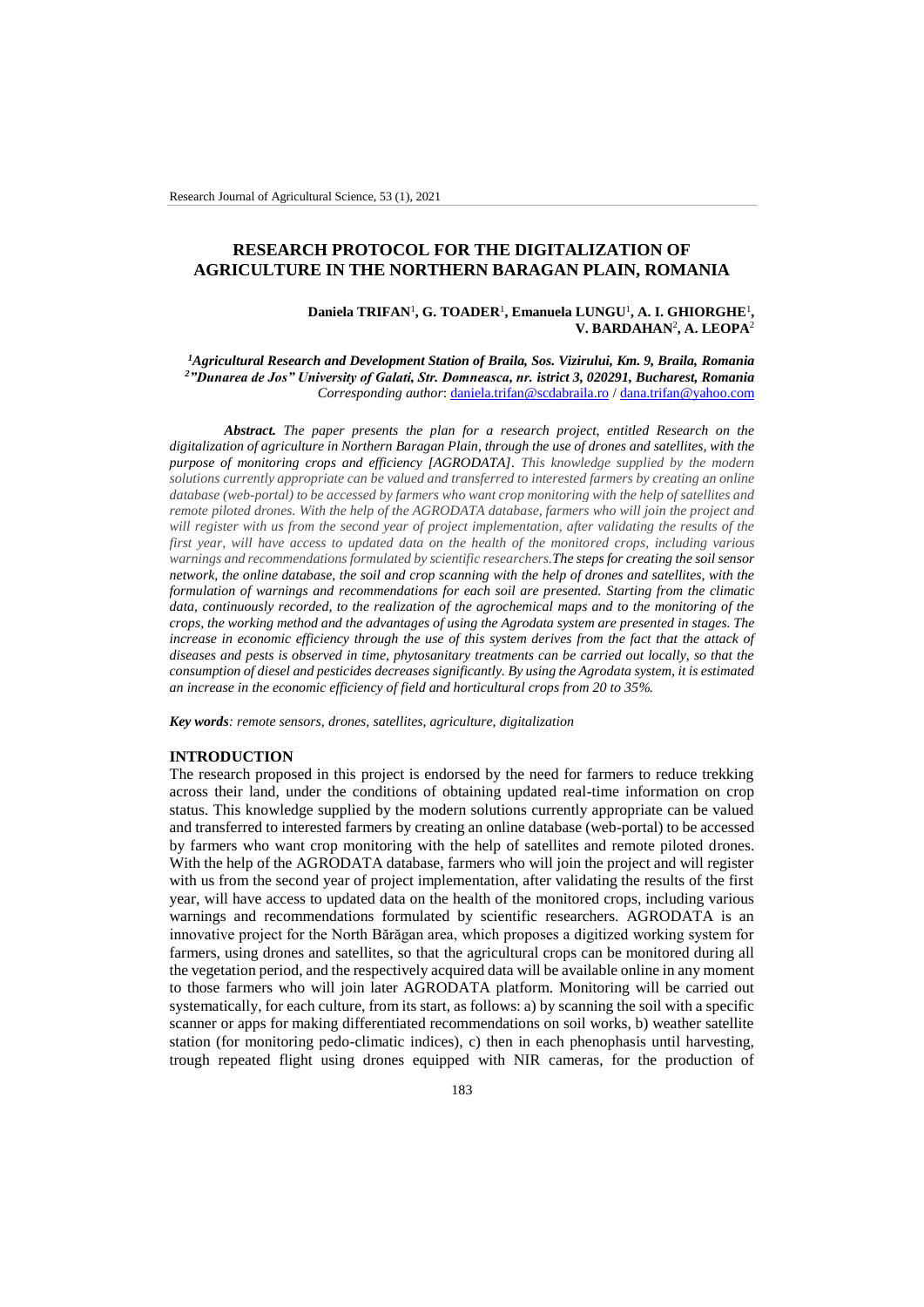orthophotoplans (geo-referenced maps and NDVI maps) by P1-UDJ Galati, and d) with field observations, biometries, laboratory analyses and interpretation of results by the laboratory of agrochemical analyses of P2-SCDA Braila.

The research proposed in this project is supported the need for farmers to reduce field trips, in order to obtain some real-time updated information on crop status.

This knowledge provided by modern solutions currently applicable can be capitalized on and passed on interested farmers by creating an online database to be accessed by farmers who wish remote crop monitoring using drones and satellites. Through this database we we propose to create it through the AGRODATA project, farmers who will register from the second year of implementation of the project, after validation of the results of the first year, will have access to updated data on the situation of field crops, as well as will receive the necessary recommendations for obtaining productions of quality.

#### **MATERIAL AND METHODS**

By organizing working meetings and field trips belonging to the coordinator - SC Livandi SRL and partner 2 - SCDA Brăila, the soils of interest for the implementation of the project in the agricultural year 2020 - 2021 were identified, then the maps were made, with the help of satellite representation (Fig. 1 a and b).



Fig. 1. Spatial distribution of the experimental perimeters chosen for the implementation of the AGRODATA project at CO - SC Livandi SRL (a) and at P2 - SCDA Brăila (b)

For the pedoclimatic characterization of the experimental perimeters, the following complex determinations were made:

- Registration and presentation of climate data of the previous agricultural year within SCDA Brăila, as a starting point,
- Realization of the experimental protocol for soil sampling and agrochemical analysis,
- Taking average soil samples from the experimental perimeters of SC Livandi SRL and interpreting the data using MATLAB software.

For the agrochemical mapping of the land within the experimental perimeters, the working method was established which required the completion of three phases, namely:

- *Field phase* - consisted in taking a number of 648 individual samples on the depth of 0 - 25 cm, by the diagonal method, using the agrochemical probe, from Vădeni area, Brăila county, from a total area of 564 ha, respectively from 53 homogeneous plots, forming in the end 53 average soil samples.

- *Laboratory phase* - in which the average samples were conditioned and ground, after which the following analyzes were carried out:

o reaction of the soil (pH) in aqueous suspension soil: water ratio of 1: 2.5, determined potentiometrically, using the pH meter HI 9811-5, SR7184-4 2001.

o the total content of soluble salts, in aqueous extract soil: water ratio of 1: 5, in mg / l, was determined conductometrically, using the conductometer HI 993310, STAS 7184 / 7-87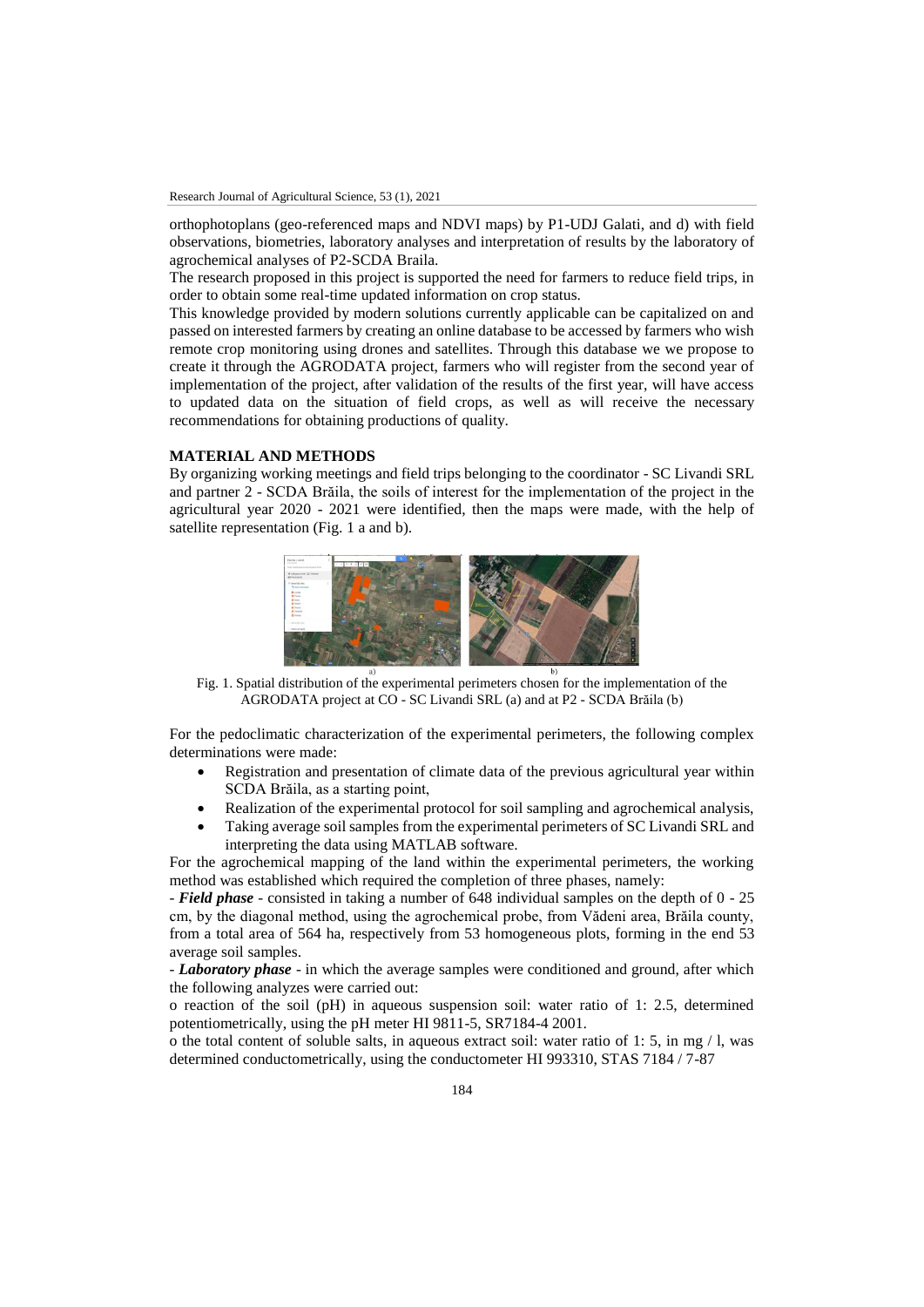o content of ammoniacal nitrogen and nitric nitrogen, in mg / l (N-NH4 - Nessler standard method, STAS 10812-76 and N-NO3 - Standard cadmium reduction method - STAS 10314 - 84) - by photocolorimetry, using photocolorimeter HI 83225. Within the same working method, the ammonium and nitrate contents were determined, by the chemical transformation function of the photocolorimeter;

o the mobile phosphorus content expressed in parts per million (ppm P) was determined by photocolorimetry, with the concomitant determination of phosphates (PO4) and phosphorus pentoxide  $(P_2O_5)$  (in mg / l) - Standard Amino Acid method - STAS 7184 / 14- 79.

o the mobile potassium content expressed in mg  $/ 1$  (K + and in K2O) was determined by photocolorimetry, using the photocolorimeter HI 83225 - Standard turbidimetric method - SR ISO 5317: 1997.

The results of the analyzes were recorded in table 2 "Analysis bulletin".

- *Office phase* - consisted in ordering the sheets with the interpretation of data and laboratory results, analysis of the limiting factors of agricultural production, creation of cartographic materials, interpretive tables and fertilization plans, depending on the crop structure desired by the beneficiary and expected productions . Based on the results of the laboratory analyzes, MATLAB maps and graphs were made by P1 - UDJ, based on which P2 - SCDA Brăila, through the research team, made recommendations regarding the rational and efficient administration of chemical and / or organic fertilizers, for to ensure the obtaining of superior agricultural productions from a quantitative and qualitative point of view, on the whole analyzed area, in conditions of maximum economic efficiency.

#### **RESULTS AND DISCUSSIONS**

The analysis of the pluviometric regime of the agricultural year 2019-2020 allows the specification of the following particularities:

• Overall, the agricultural year 2019-2020 (September 2019- August 2020) was characterized as an excessive year of drought, because rainfall (Brăila Meteorological Station) totaled 220 mm, with a deficit of 222 mm compared to the multiannual monthly average of 442mm. The seasonal distribution attests to the following:

• Poor rainfall, totaling 34 mm (95 multi-year) with a deficit of 61 mm

• Winter also poorly supplied, accumulating 46 mm (91 multiannual) and deficit of 45 mm

• Poor spring, with only 53 mm (multi-year 109 mm) with a deficit of 56 mm

• Summer also poor in rainfall, with 88 mm cumulative, with a deficit of 59 mm

The analysis of the thermal regime for the agricultural year 2019-2020 (September 2019- August 2020) attests the following:

- The annual average air temperature, with the value of 13.2°C exceeded the multiannual average of  $10.9^{\circ}$ C by  $2.3^{\circ}$ C which characterizes the agricultural year as being very hot.

- In terms of temperature, autumn was warmer than normal in the area on average by 2.4°C, winter by 3.7°C, spring by 1.5°C and summer exceeded the multiannual average by 1.7°C.

The determinations regarding the soil water reserve on the depth of 0 - 125 cm, made in the Agrochemical Studies Laboratory of SCDA Brăila, highlight that at the end of September, the soil water deficits were at the following levels:  $-667$  mm/m<sup>2</sup> in the crop of maize,  $-863$  mm/m<sup>2</sup> for sunflower cultivation and -  $931$ mm/m<sup>2</sup> per field, after harvesting autumn crops (Table 1).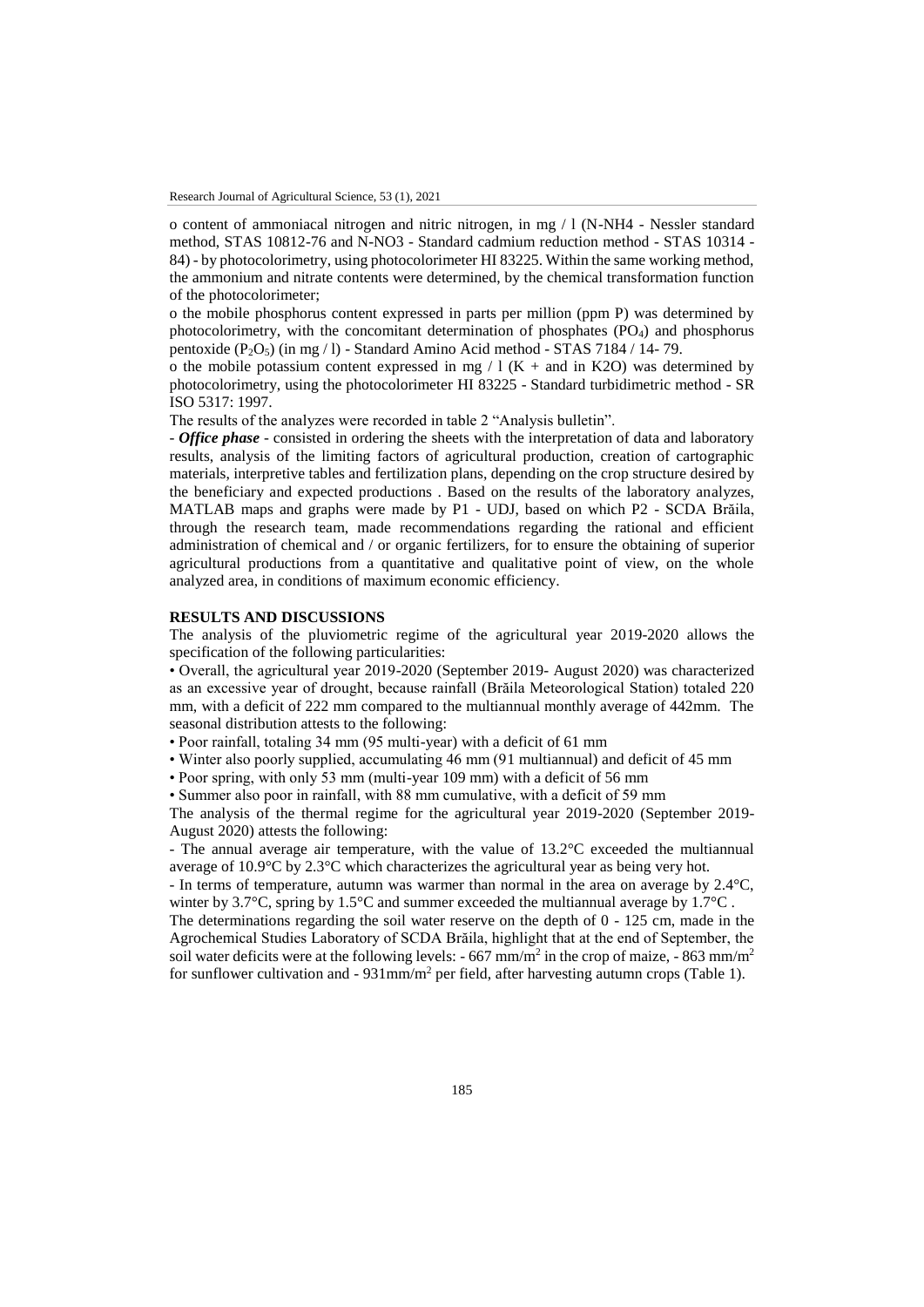

|                              | The main climatic elements in the period September 1, 2019 - August 31, 2020 |       |         |      |                 |                    |        |       |                 |        |         |                                    |             |        |
|------------------------------|------------------------------------------------------------------------------|-------|---------|------|-----------------|--------------------|--------|-------|-----------------|--------|---------|------------------------------------|-------------|--------|
| <b>Climatic elements</b>     | 2019                                                                         |       |         |      | 2020            |                    |        |       |                 |        |         | <b>TOTAL</b><br><b>AVERA</b><br>GE |             |        |
|                              |                                                                              | IX    | X       | XI   | XП              |                    | п      | ш     | $\mathbf{I}$    |        | VI      | VII.                               | <b>VIII</b> |        |
|                              | Month average                                                                |       | 23.9    | 8.7  | 14.3            | $\overline{\bf 4}$ | 28     | 2.6   | 4.6             | 45,8   | 30.1    | 54,8                               | 3.1         | 220    |
| <b>Precipitation</b><br>(mm) | Multiannual<br>month average                                                 | 32    | 30      | 33   | 36              | 28                 | 27     | 26    | 35              | 48     | 62      | 46                                 | 39          | 442    |
|                              | Deviation                                                                    | $-31$ | $-6,1$  |      | $-24.3$ $-21.7$ | $-24$              |        |       | $-23,4$ $-30,4$ | $-2,2$ | $-31.9$ | 8.8                                | $-35.9$     | $-222$ |
|                              |                                                                              |       | $-61.4$ |      |                 | $-44.7$            |        | $-56$ |                 |        | $-59$   |                                    |             |        |
| Temperature<br>$(^{0}C)$     | Month average                                                                | 18.5  | 13,2    | 10,2 | 3.9             | 0.9                | 4,6    | 8.7   | 11.9            | 16,4   | 22      | 24,4                               | 24.6        | 13.2   |
|                              | Multiannual<br>month average                                                 | 17.3  | 11.5    | 5.6  | 0.6             | $-2.1$             | $-0,2$ | 4,7   | 11.2            | 16,7   | 20,9    | 22.9                               | 22.1        | 10.9   |
|                              | Deviation                                                                    | 1.2   | 1,7     | 4.5  | 3.3             | 3                  | 4.8    | 4.1   | 0.7             | $-0.3$ | 1.1     | 1.5                                | 2.5         | 2.3    |
|                              | Average                                                                      | 2,4   |         |      |                 | 1.5                |        |       | 1.7             |        |         |                                    |             |        |

According to this model of analysis of climatic conditions, we will work for the agricultural year 2020 - 2021 and for the following years, in order to correctly interpret the production data in correlation with the recorded climatic data.

The registrations from the agricultural year 2020 - 2021 will be centralized according to the same model and reported in Stage 2/2021, both for CE Chişcani - SCDA Brăila, and for the experimental perimeters within SC Livandi SRL, Vădeni commune, Brăila county.

In order to draw up the 3D maps of the soil reaction, soil samples were taken from the plots highlighted in fig. 2 which were analyzed in the laboratory of SCDA Brăila, according to the potentiometric method, in aqueous soil suspension: water 1: 2.5. The results of the soil reaction (pH) for the collected samples are presented in table 2 and represented graphically, fig. 3.



to determine the nitrogen content, by the standard photocolorimetric method from the aqueous extract soil: water of 1: 5. The values obtained are presented in table 3 and were the basis for raising the 3D maps in fig. 5.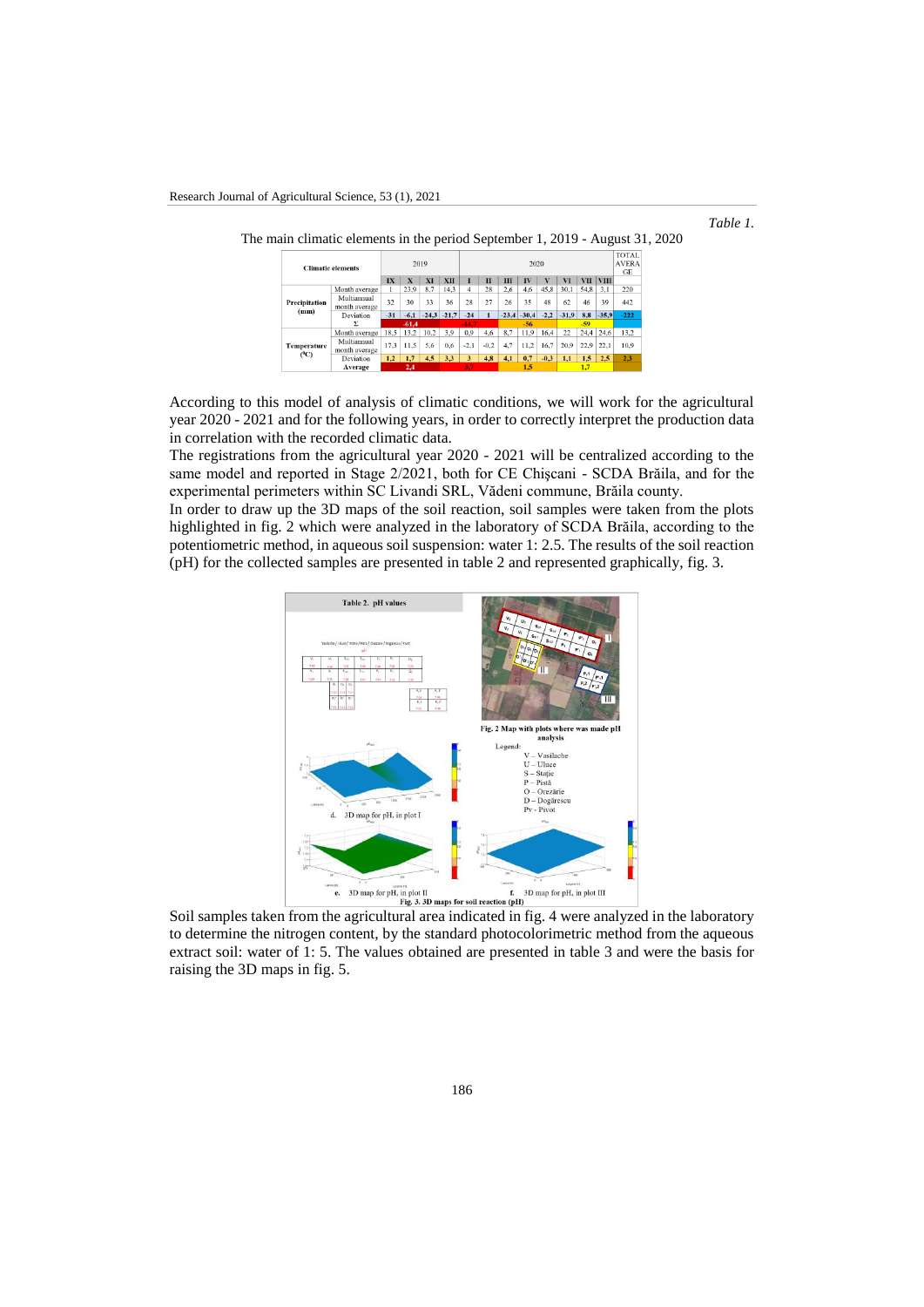## Research Journal of Agricultural Science, 53 (1), 2021



Soil samples taken from the land surface indicated in fig. 6, were analyzed in the laboratory to determine the phosphorus content (Table 4). Based on these values, the maps of the phosphorus content for this land were raised, fig. 7.



Soil samples, taken from the land surface indicated in fig. 8, were analyzed in the laboratory to determine the state of supply of mobile potassium. Based on the values obtained (table 8), the 3D graphs from fig. 9.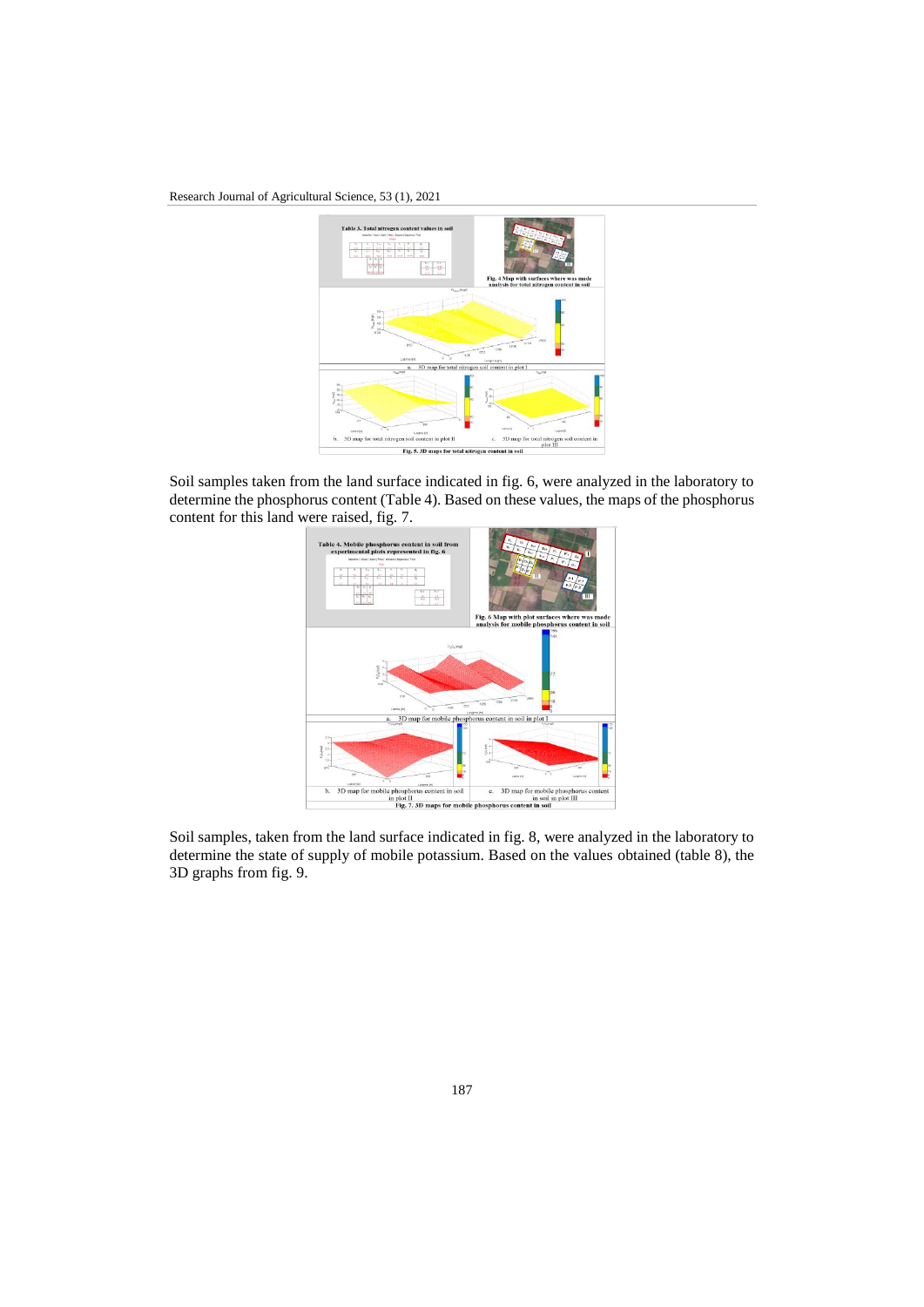## Research Journal of Agricultural Science, 53 (1), 2021



Soil samples, taken from the land indicated in fig. 10, were analysed in the laboratory to determine the state of salt content in soil (table 9), and based on these values, we made the maps from fig. 11.



In order to ensure normal flight and observation conditions, weather forecasts for the target area were followed. The date 11/19/2020, 10 o'clock, was chosen, the date on which most of the requirements necessary for drone flights and making images in different concatenated spectra were met.

- Flight conditions
- Cloud cover <20%
- Temperature 8oC
- Average wind speed 3 m /
- Burst speed 8 12 m / s
- Scattered altitude clouds.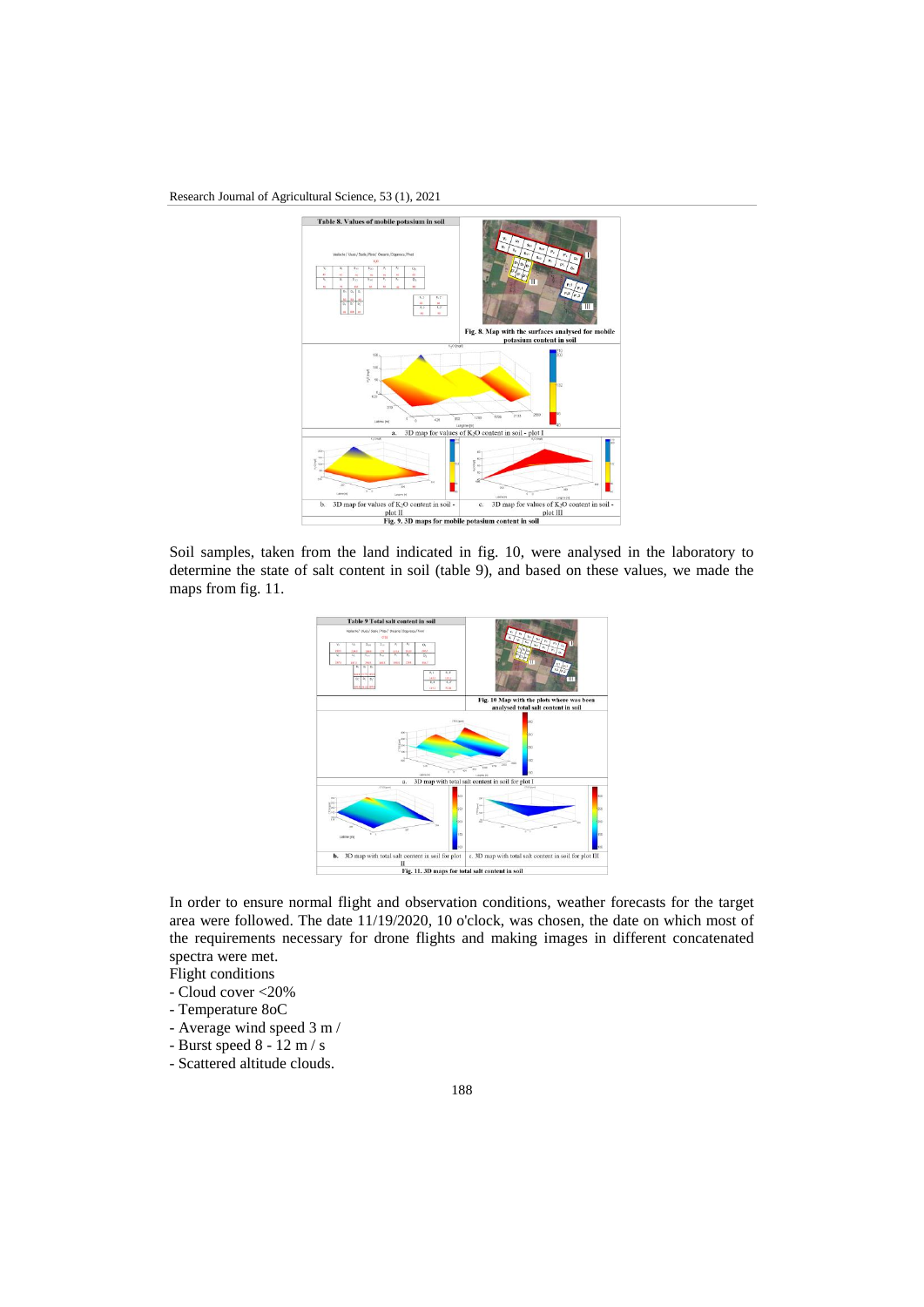Previously, based on the land areas provided by SCDA Brăila within the AGRODATA project, the approximate maps of the respective soils were drawn in Google Maps.

An image resolution of less than 0.1 meters per pixel was considered acceptable.

Considering the EASA norms and the internal norms (drone flight allowed only under a ceiling of 400 feet - 120 meters) a flight height of 70 m was adopted, height maintained automatically (corrections in the range of 0.3 m) by the drone software and sensors .

For the chosen flight altitude and the characteristics of the multispectral objectives, the required resolution is ensured.

Using the specialized software of the data acquisition system, the flight plans were made. For this, the following were taken into account:

- The degree of overlap of the images on the flight direction;
- The degree of overlap of the images on the flight direction was 80%, and on the sides 70%;
- Flight altitude;
- Optical characteristics of multispectral camera lenses;
- Maps of the chosen areas with GPS referencing;
- The flight characteristics of the drone.

Based on these data, the specialized software realizes the flight routes on which the drone will move, indicating the points where the photos will be taken (simultaneously on all cameras). Figures 10 and 11 shows the process of initiating procedures in the field.



Figure 12 shows the flight path for the abducted surface loaded on the flight control tablet. Although the drone is equipped with an autocorrection system for variations in solar radiation, an initial calibration of the system using a specialized optical system is required (figure 13).



After calibration, the flights were completed. These took place in variable sky conditions. Moments from the unfolding of these flights, recorded on the tablet, are shown in Figure 14 and 15. The points on the routes where the multiple photos were taken are represented.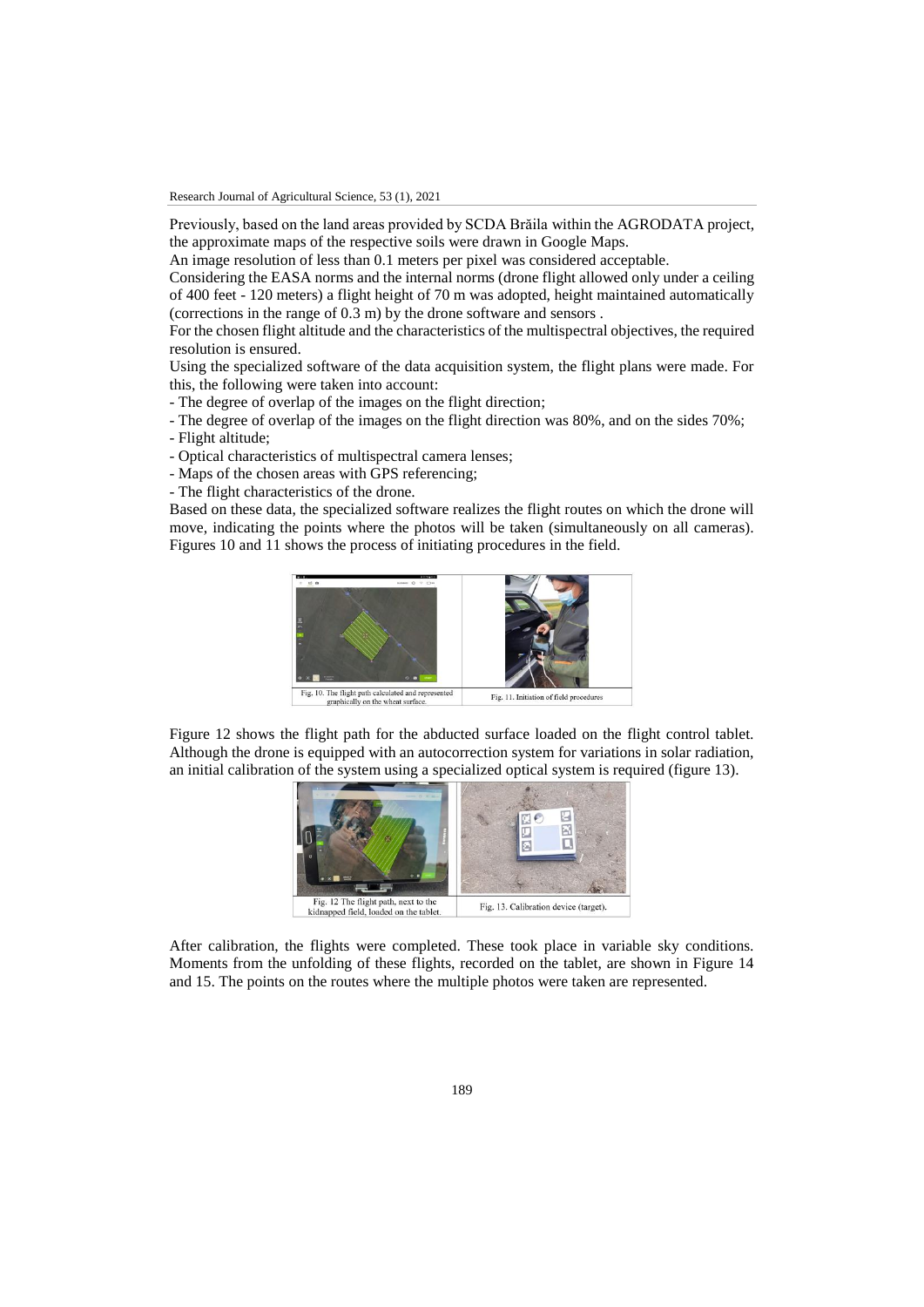Research Journal of Agricultural Science, 53 (1), 2021



The data obtained, in the form of spectral images, were then processed with specialized software in order to obtain relevant data on the state of crops on the designated lands. Figure 16 shows, at the beginning of the processing period, the location of the points where the multispectral photographs were taken.



Fig.16. The points from where the multispectral images were taken.

The data, in the form of images, taken from the memory card unloaded from the drone, were entered into the working system of a specialized computer network (figure 17).

|                            |            | -> v + 2 > SCDA 19.11 > ZB1-1-1 > 1605779523906 remote |                                   |                                    |                                   |                           |                                                         | $\circ$<br>w.    |              | P Search 160577952               |
|----------------------------|------------|--------------------------------------------------------|-----------------------------------|------------------------------------|-----------------------------------|---------------------------|---------------------------------------------------------|------------------|--------------|----------------------------------|
| all- Quick access          |            |                                                        |                                   |                                    |                                   |                           |                                                         |                  |              |                                  |
| Desktop                    | ×          |                                                        |                                   |                                    |                                   |                           |                                                         |                  |              |                                  |
| <b>4</b> Downloads         | $\sigma$   |                                                        |                                   |                                    |                                   |                           |                                                         | $\times$         |              |                                  |
| <b>B</b> Documents         | $\epsilon$ |                                                        |                                   |                                    |                                   |                           | 2 IMG, 201119 095627_0015 GRETIF Properties             |                  |              |                                  |
| <b>All Pictures</b>        | ÷          | IMG, 201119-095<br>612,0014 N/R.TI                     | IMG 201119.095<br>612,0014 RED.TI | IMG 201119.095<br>612,0014, REG.TI | IMG 201119.095<br>612 0014 RGB.IP | <b>IMG 201</b><br>627,001 | General Security Drillah Previous Venices               |                  | i oss<br>SG. | IMG 201119.095<br>627,0015 RGBJP |
| <b>Ja This PC</b>          |            |                                                        |                                   |                                    |                                   |                           | Property<br>Vale                                        | $\lambda$        |              |                                  |
| PCE + Dimensioni           |            |                                                        |                                   |                                    |                                   |                           | Origin                                                  |                  |              |                                  |
| Process telefon Grau+Rapit |            |                                                        |                                   |                                    |                                   |                           | Authors                                                 |                  |              |                                  |
| SCDA Solomow 19.11.20      |            |                                                        |                                   |                                    |                                   |                           | <b>Craha Eakers</b>                                     |                  |              |                                  |
| 7 Zonare 19.11.2020        |            |                                                        |                                   |                                    |                                   |                           | v1.72<br>Program name<br><b>Clubs acquired</b>          |                  |              |                                  |
|                            |            | IMG.201119.095                                         | IMG 201119.095                    | IMG 201119-095                     | IMG 201119.095                    | IMG 201                   | Copyright                                               |                  | k ons        | IMG 201119.095                   |
| <b>LF</b> Dropbox          |            | 633 0016 GRE TI                                        | 633 0016 NR.TL                    | 633 0016 RED.TI                    | 633 0016 REG.TI                   | 633 0016                  | Image                                                   |                  | ED.TI        | 635, 0017, REG.TI                |
| <b>Challing</b>            |            |                                                        |                                   |                                    |                                   |                           | Image IO                                                |                  |              |                                  |
| <b>Si</b> Documents        |            |                                                        |                                   |                                    |                                   |                           | 1200 x 000<br><b>Chronologie</b><br>1200 passis<br>Wumb |                  |              |                                  |
| <b>E</b> Pictures          |            |                                                        |                                   |                                    |                                   |                           | Height<br>980 piech.                                    |                  |              |                                  |
| <b>No This PC</b>          |            |                                                        |                                   |                                    |                                   |                           | Hotzental resolution<br>96 dps                          |                  |              |                                  |
| 3 3D Objects               |            | IMG 201119-095                                         | IMG 201119-095                    | IMG 201119-095                     | IMG 201119-095                    | <b>IMG 201</b>            | Verficul resolution<br>96 doi<br>×<br>Dif death         |                  | i ov.        | IMG 201119-095                   |
| <b>Desktop</b>             |            | 635 0017 RGB.IP                                        | 636 0018 GRETI                    | 636 0018 N/ATI                     | 636, 0018 RED.TI                  | 636 0018                  | Compression<br>Uncompressed                             |                  | in n         | 637 0019 RED.TI                  |
| <b>S</b> Documents         |            |                                                        |                                   |                                    |                                   |                           | <b>Description cast</b>                                 |                  |              |                                  |
| & Downloads                |            |                                                        |                                   |                                    |                                   |                           | Critical representation                                 |                  |              |                                  |
| A Masic                    |            |                                                        |                                   |                                    |                                   |                           | Compressed bitsipied                                    | $\omega$         |              |                                  |
| <b>ET Pictures</b>         |            |                                                        |                                   |                                    |                                   |                           | Renow Propertex and Personal Internation                |                  |              |                                  |
|                            |            |                                                        |                                   |                                    |                                   |                           |                                                         |                  |              |                                  |
| <b>N</b> Videos            |            | IMG 201119-095                                         | IMG 201119-095                    | IMG 201119-095                     | IMG 201119-095                    | <b>IMG 201</b>            | <b>OK</b><br>Cancel                                     | <b>Public</b>    | 3.095        | IMG 201119 095                   |
| L. Wedows (C)              |            | 637 0019 REG.TI                                        | 637,0019 RGB.IP                   | 638 0020 GRE.TI                    | 638 0020 NR TI                    |                           | 638.000 увили - множественно - множественно             | www.www.aliti.th |              | 640 0021 NHLTI                   |

Fig.17. Choice of spectral photos

Based on the flights performed with the help of UAVs, respectively the orthophotoplanets made by the multispectral camera, it was possible to highlight some observations in wheat and rapeseed crops, as reported in figures 18 and 19.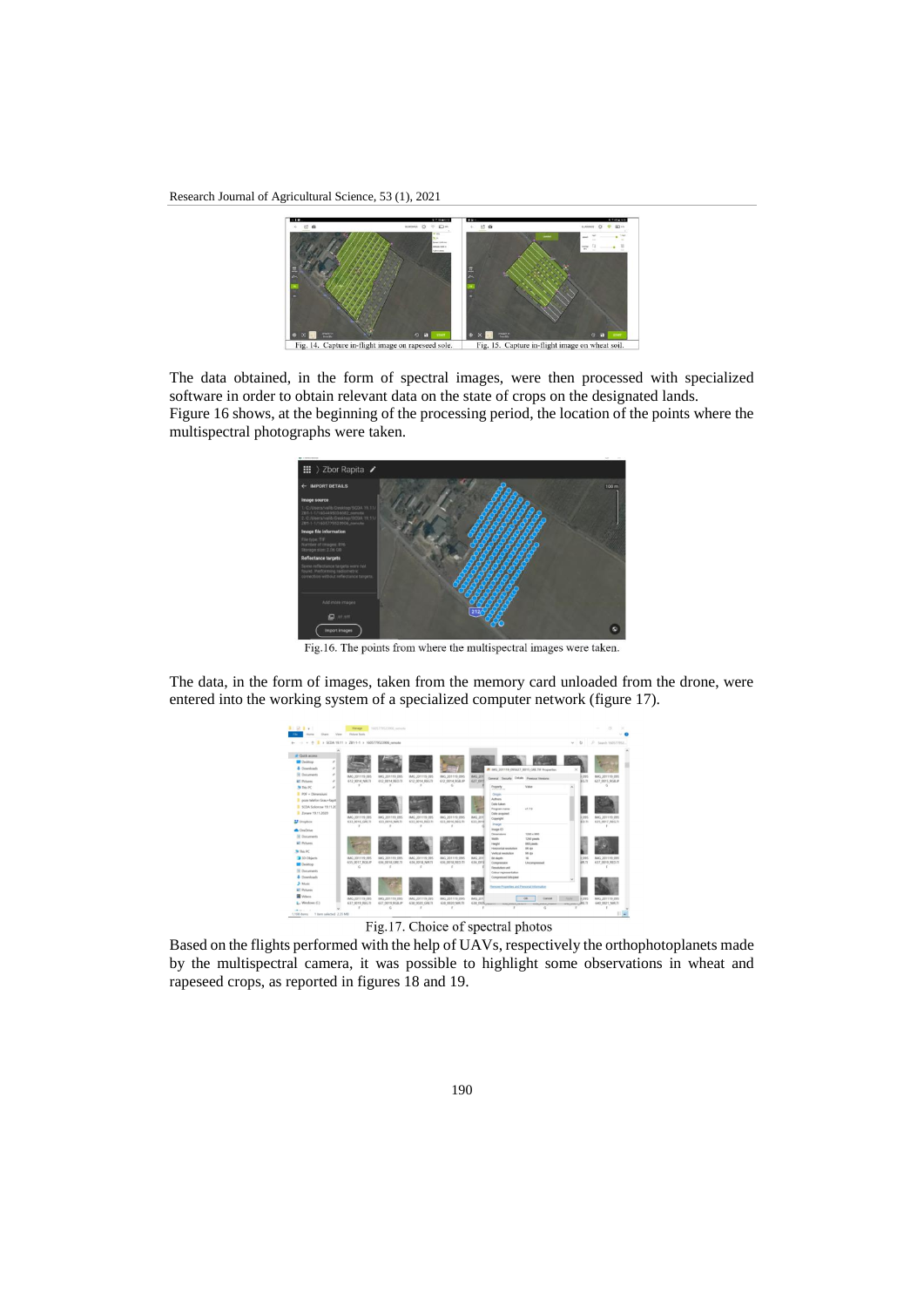## Research Journal of Agricultural Science, 53 (1), 2021



191